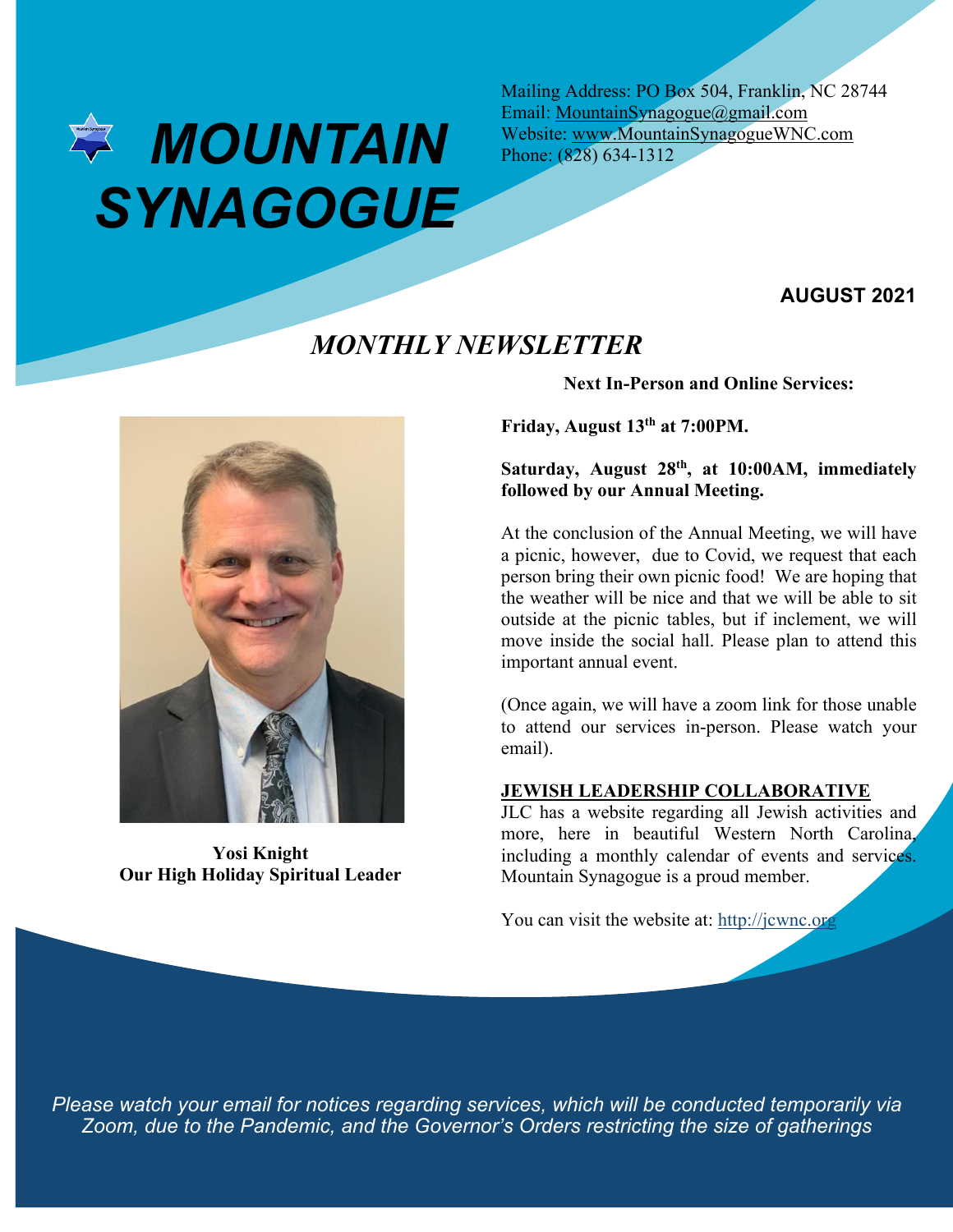## **NOTICES AND ANNOUNCEMENTS**

- 1. Have some news to share with our members? We want it all! Contact our newsletter editor, Harvey Morse at: harvey@probate.com or call: (828) 631-0000
- 2. All Friday evening services will commence at 7:00pm and all Saturday morning services will commence at 10:00am.

#### **3. Mishaberah – (Prayers for those who are ill)**

Jim Fierburg David Bryant Rhoda Haber Hal Lunsik Libby Katzenson Phyllis Cardoza Richie Aaron

#### **4. Yahrzeit Information**

We are updating our list of member's family Yahrzeits. Please send the names, your relationship to the deceased and the dates of death to Vickie Sanders. Her email is: walknnature186@yahoo.com

#### **5. Yahrzeit Donations**

Harry W. Morse, Father of Harvey Morse Sadie Moskowitz, Grandmother of Harvey Morse Nathan Moskowitz, Grandfather of Harvey Morse Louis Oaken in memory of Marilyn Oaken Ken & Elizabeth Shore in memory of Marilyn Oaken Harriet Goldstein Greenhut, Sister of Marcia Goldstein

#### 6. **August Birthdays**

Bonnie Jeroslow Elaine Eisenbraun Deb Arnold – 8/14 Gary Sinrich – 8/29 Vickie Sanders – 8/31

## **7. Memorial Plaques**

There is no better way to honor the memory of a deceased loved one than purchasing a memorial plaque which will be placed in our social hall. The cost is only \$50 per name for an engraved, permenant remberance.

#### **8. Grave Sites**

As of this newsletter, there still remain two grave sites available, and these are the last two. If you have any interest, please contact Vickie Sanders. walknnature186@yahoo.com

#### **9. WELCOME TO NEW MEMBERS** Mike & Deb Arnold

#### **10. Public Relations Person Wanted**

We are seeking a volunteer to represent Mountain Synagogue, who will visit or contact newspapers, hospitals, nursing facilities, Realtors, Chambers of Commerce and so forth, to make them aware of our existence and possibly hand out literature for them to

## **PRESIDENT'S MESSAGE**

Shalom, y'all!

Hard to believe how fast the summer is going! Everything is so green and lush, the grass does not want to quit, and neither does the corona virus! The board is constantly monitoring the most recent advisories and updates, and will continue to make decisions based on the well being and safety of the entire congregation. We truly appreciate the understanding, flexibility and thoughtfulness every decision is based upon, and we hope the congregation does, too.

We have had several wonderful services with Rabbi and Nancy Altman in person, with the last one with them scheduled for Friday evening at 7:00 PM on July 30. We look forward with anticipation of our services to continue to be held in person, notwithstanding any new mandates regarding the virus, being led by Joesph "Yosi" Knight, from Asheville. Yossi has a broad background in hebrew and we look forward to his becoming more integrated with our membership here at Mountain Synagogue. Please take the time to stop by, introduce yourself, and get to know Yossi better.

We also want to say how much we appreciate having had Rabbi and Nancy Altman here with us during this summer. They have spent a wonderful month here in the mountains, have led us in meaningful services, including a truly moving Adult B'nai Mitzvah service. It was heartwarming to see these members reach this day and to have fulfilled a dream they have yearned for for so long. If you, or anyone you know, is thinking that perhaps, you might also wish to have your adult b'nai mitzvah, please, don't be shy! Let us know and we can explain how we can help you. It would be such a blessing!

Hope everyone is enjoying their summer, and we look forward to seeing you at our upcoming services in August, and then at our High Holy Day services coming very soon.

B'shalom,

*Joel Edelson*

President